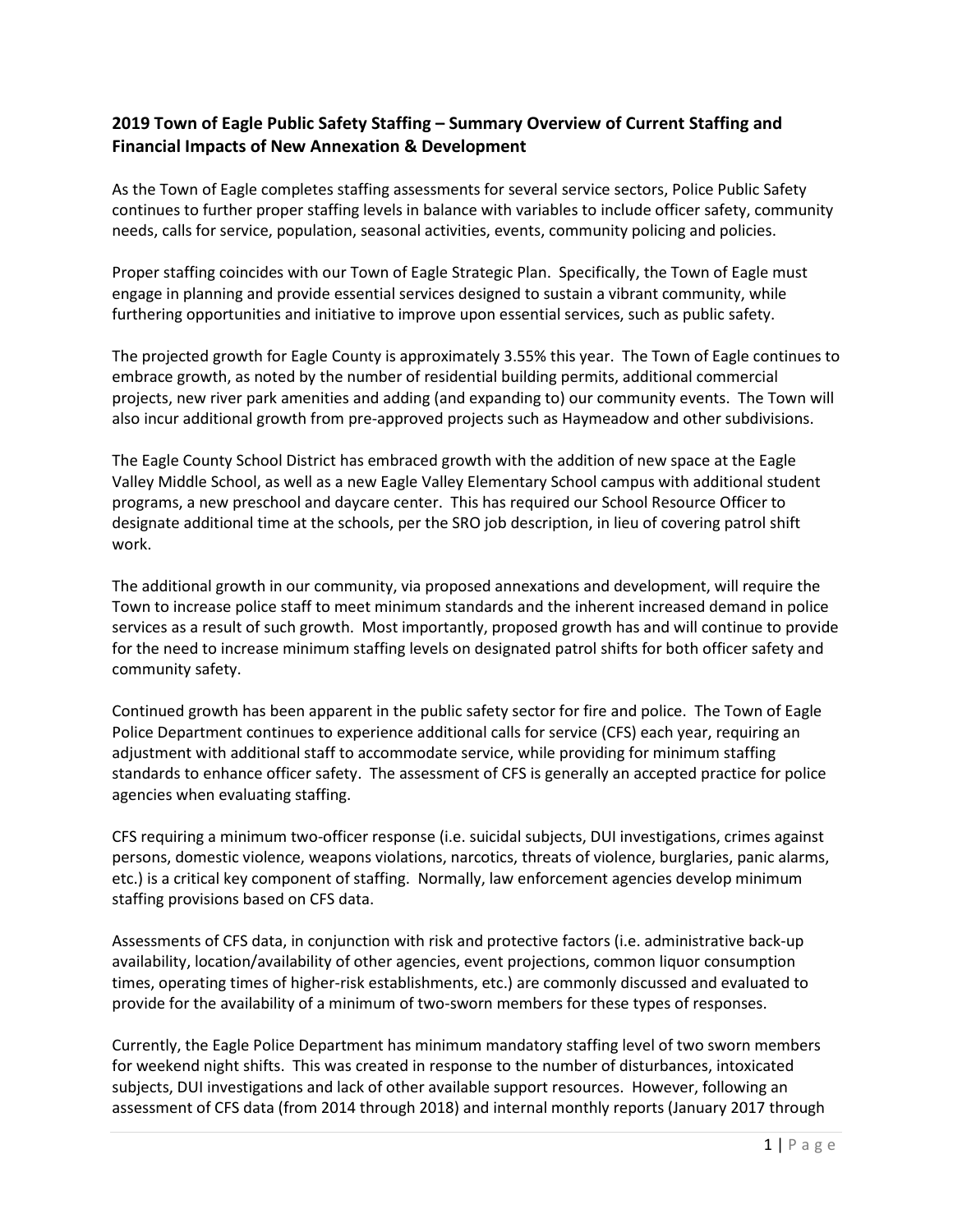January 2019), these minimum mandates will need to be expanded for all evening shifts and specific dayshifts when sergeants are unavailable. This will require additional position(s) in patrol, or use of additional overtime.

*Annual CFS reports continue to signify the increase in the demand for police services*

*Calls for Service – Eagle Police Department*

- *• 2014: 7,598*
- *• 2015: 9,366*
- *• 2016: 9,609*
- *• 2017: 10,429*
- *• 2018: 10,364 (2018 had a significant period of staffing anomalies)*

*\*CFS do not include calls handed in our community by our contracted Animal Services provider.*

While Town of Eagle Public Safety has been able to staff for events and routine CFS, the Town has had to contract with other law enforcement agencies during periods of low-staffing to maintain minimum staffing levels for special events. While the Town has been able to absorb the increased calls for service, community initiatives, structured community policing goals, administrative functionality and pro-active involvements with our community have often been placed on a "hold" status, as CFS take priority. This becomes significant, as community policing, pro-active patrol and crime prevention activities should be consistently provided by patrol officers in order to be effective and maintain principles normally furthered by Department standards. In fact, the International Association of Chiefs of Police recommends that 1/3 of a patrol officers time be devoted to standards of community policing and proactive crime prevention patrol.

The complexity of staffing allocations under the IACP model is furthered by the lack of a full-time detective assignment, which normally takes the dayshift officer out of patrol to focus on time-intensive criminal investigations, follow-up, evidence processing and warrant approvals. *\*A proposal to staff a full-time detective position was considered in 2019 and will be submitted for an FTE approval request for 2020. While no IACP standards currently exist for detective/investigation models of staffing, law enforcement entities have used a ratio by which 10% of allocated patrol staff should be assigned to investigations.* 

Law enforcement entities have commonly referred to population models to reference staffing needs. While the IACP referenced Department of Justice Federal Bureau of Investigation (DOJFBI) reports on crime and police employee data in a previous report, the IACP has shifted to other models to include variables such as CFS, seasonal populations, local policies, community policing, etc. However, population models continue to be used as a reference to support staffing needs when used with other data, such as CFS.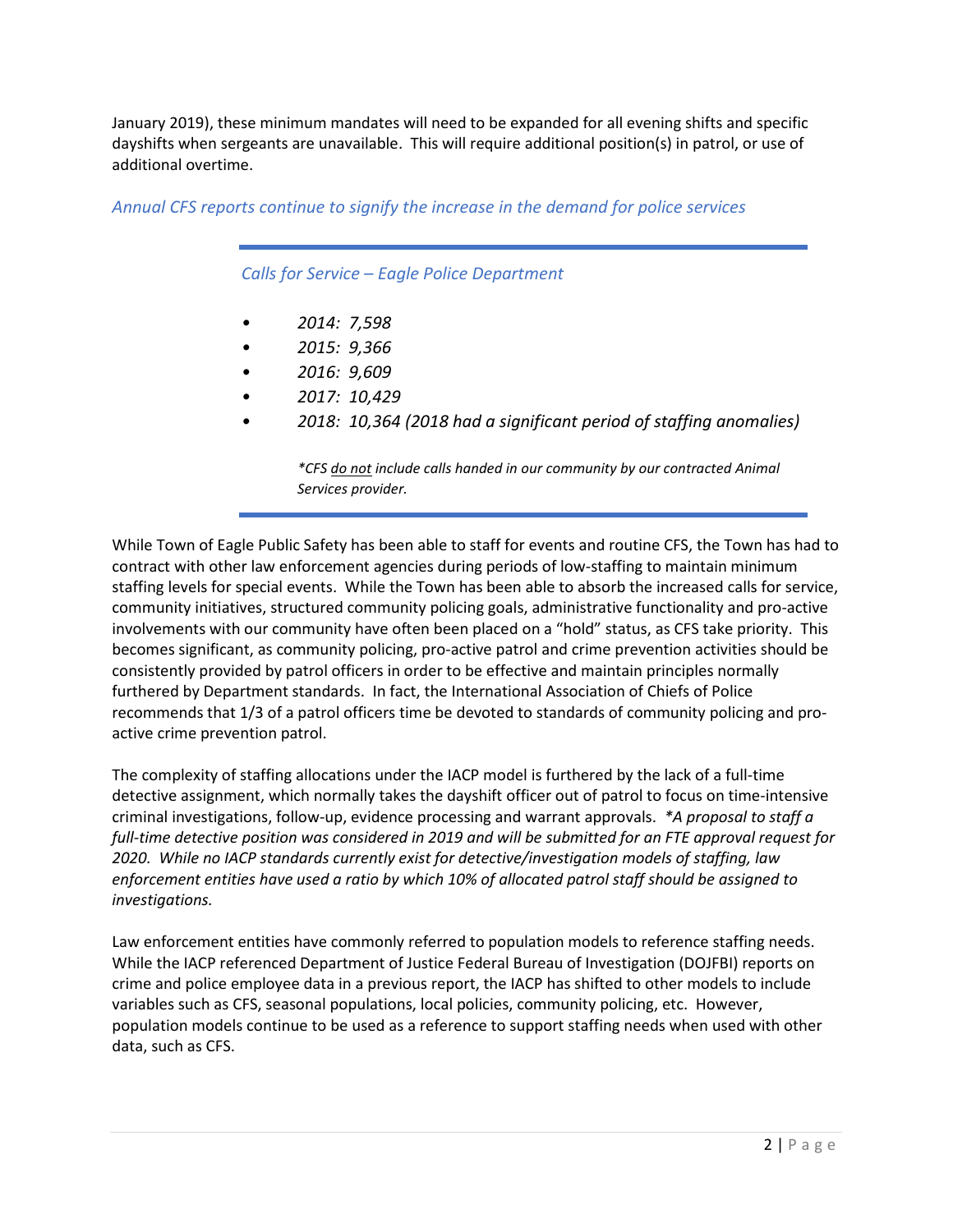Using the 2016 DOJFBI population and officer ratio and CFS data, when compared to other mountain communities, it is evident that the Town of Eagle should already have at least two additional sworn staff members and must be prepared to add additional public safety staff as our community continues to grow.

| Town                    | <b>Population 16' Square Miles</b> |      | <b>Sworn Staff</b> | <b>Code Enforcement</b> | <b>CFS 17'</b> |
|-------------------------|------------------------------------|------|--------------------|-------------------------|----------------|
| Town of Dillon          | 961                                | 2.42 | 10                 | 1                       | 5,118          |
| <b>Town of Eagle</b>    | 6,739                              | 4.61 | 11                 | 0                       | 10,429         |
| Town of Basalt          | 3,929                              | 2.08 | 12                 | 1                       | 12,763         |
| Town of Avon            | 6,525                              | 8.10 | 18                 | 0                       | 22,890         |
| <b>Glenwood Springs</b> | 9,997                              | 6.69 | 26                 |                         | 26,150         |

## **-----Ratios and calls for service in mountain communities-----**

The Department of Justice Federal Bureau of Investigation 2016 report on crime and police employee data reflect a nationwide ratio of 2.4 sworn officials to each 1,000 residents. County agencies averaged 2.7 sworn per 1,000 residents, while cities with a population less than 10,000 reported an average of 3.7 officers per 1,000 residents. The Town of Eagle has assessed the national average and determined minimum staffing to reflect a standard of 2.0 officers per 1,000 residents. This average was based on an analysis of CFS and special events in 2017 and may need to be adjusted to maintain pace with new demands, such as amenities, community access, thoroughfares and other conditions which provide for increased traffic and/or population in Town. *Proper law enforcement staffing using CFS, number of events, community infrastructure and FBI ratios were noted in a 3rd party review of the police department by True to Course, LLC.*

The Town of Eagle must be prepared to adequately staff Public Safety with additional sworn personnel and support services in conjunction with the approval of any annexation process and/or additional development. The safety of our team and of our community demands that Public Safety staffing considered as a top-priority.

In order to plan and prepare for the demands of increased services, Community Development and Public Safety propose the following population chart as a conservative aid to determine additional population growth (residents added to Town Limits) as a result of additional proposed residential development. This may be used to determine the number of public safety staff, using the conservative population approach of 2 officers for each 1,000/population ratio. *This chart reflects residential growth only and does not consider implications of increased service for new commercial, recreational or other serviceoriented additions.*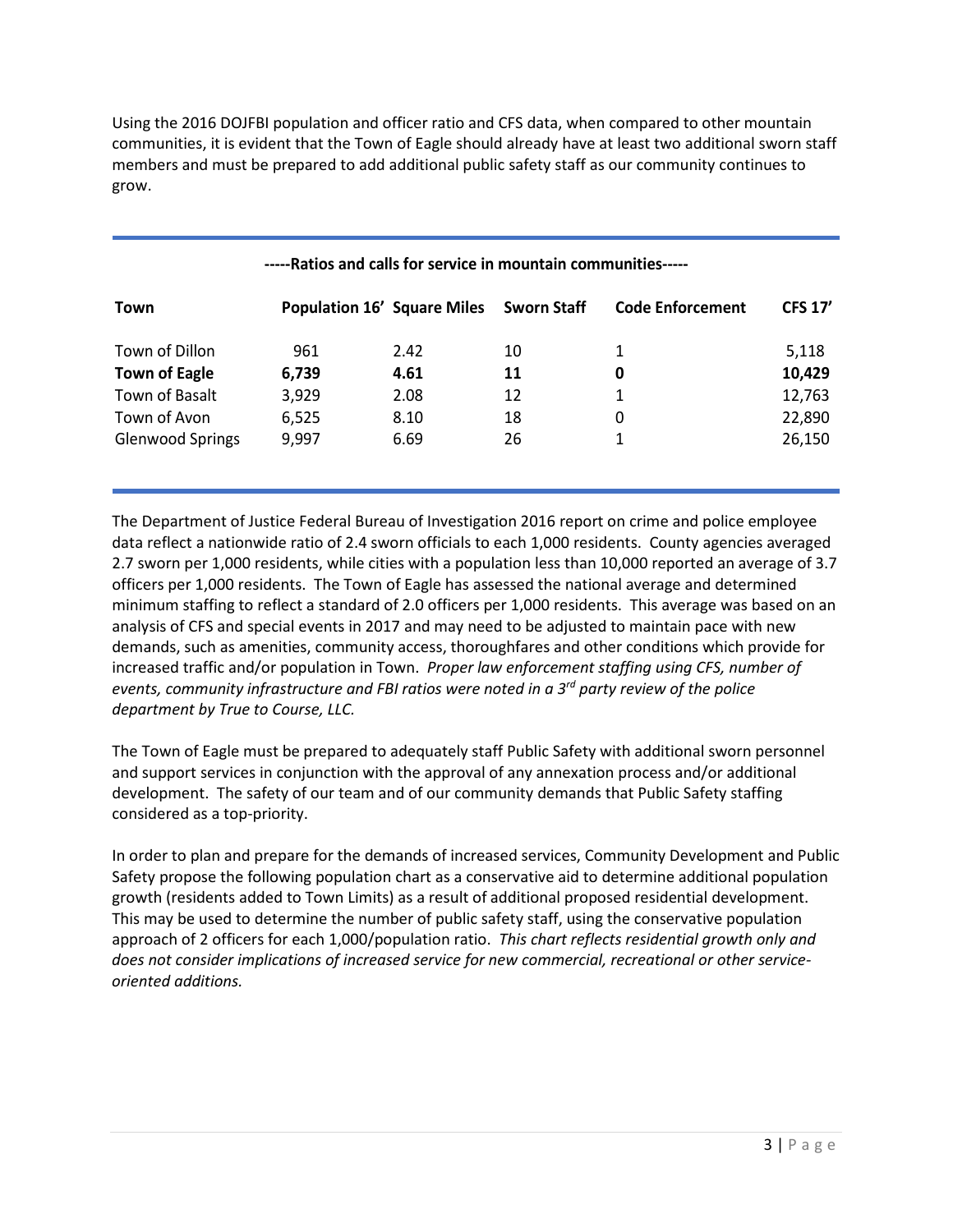## *Population Chart Averages for Residential Development*

- *• Studio and one bedrooms = 2 residents*
- *• Single family homes with two bedrooms = 3 residents*
- *• Three bedrooms = 4 residents*
- *• Four bedrooms =6 residents*
- *• Any auxiliary unit or one bedroom finished basement = 2*

Using the population chart, the Town of Eagle inherently approves one sworn police officer for each segment of 500 people that a new annexation and/or development is proposing to bring to the Town. As other variables in a development proposal (i.e. commercial, recreational, school/daycare facilities, etc.) may provide for additional Public Safety resources, the population chart should be viewed as a conservative approach to police staffing. As such, when developers indicate a particular revenue stream as a result of their development review process, the Town of Eagle should evaluate if such proposal will cover the costs of Public Safety, to include not only the average cost to employ a sworn officer, but also associated costs of adding a new staff member (i.e. certification, training, vehicle, uniforms, equipment and maintenance).

Non-sworn support staff services must be considered as well, as the Eagle Police Department has already identified a current need for a non-sworn front-desk position. Currently, our Executive Assistant provides for administrative coverage and management of records, evidence and public information, in addition to duties assigned buy the Chief of Police. The increases in calls for service have provided additional workload and demand for records and evidence. A second support position will become a necessity with new growth. *This will become invaluable as new growth will increase the workload for police records, front-desk inquires and increased administrative oversight.* 

Annexation and new development must be aligned with the goal to maintain a safe community and safe public safety operations with sufficient staff. The challenge for any community facing growth is to maintain efficient levels of quality service and delivery, while furthering community policing objectives and maintaining a low crime rate.